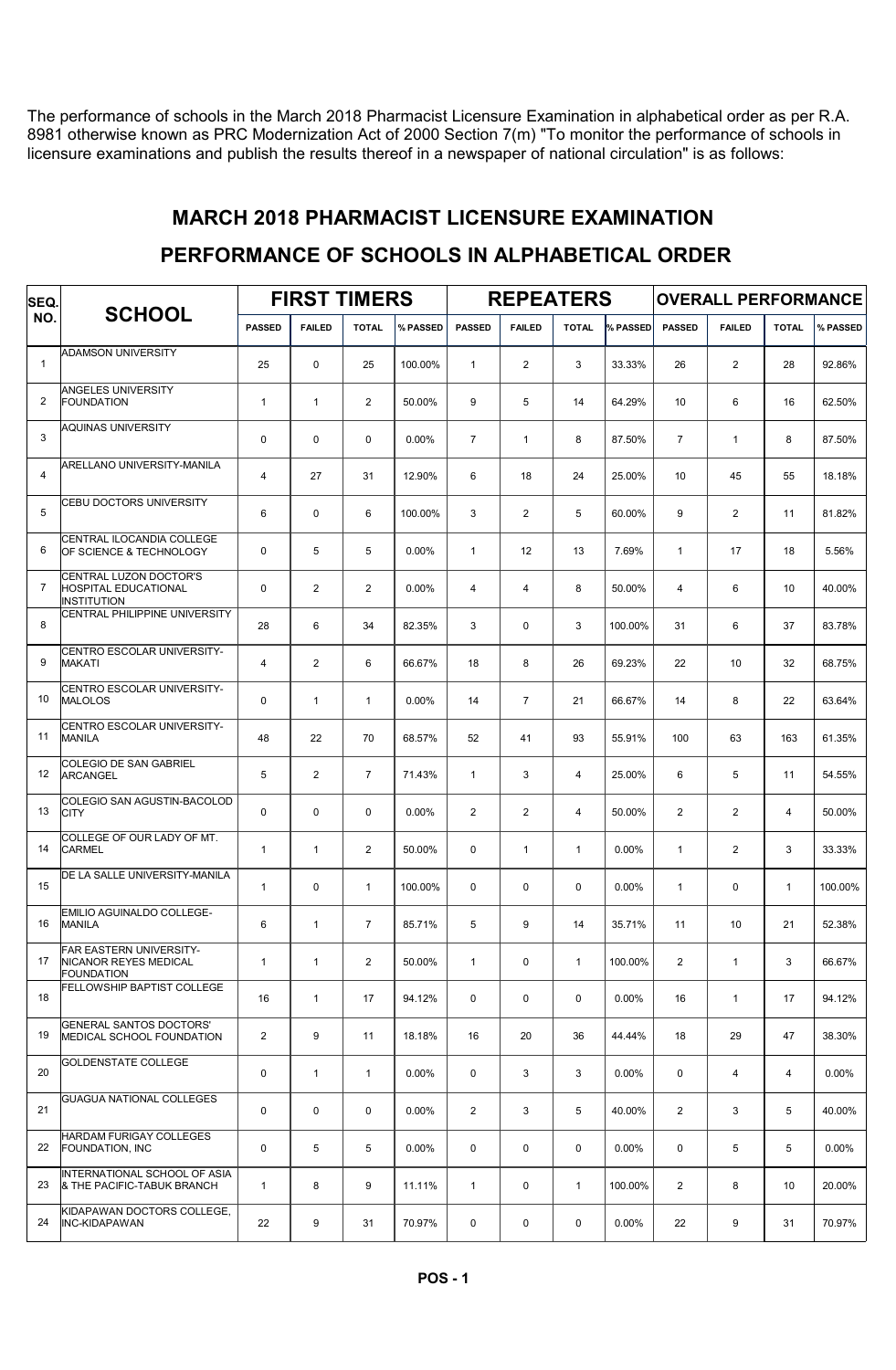# MARCH 2018 PHARMACIST LICENSURE EXAMINATION

## PERFORMANCE OF SCHOOLS IN ALPHABETICAL ORDER

| SEQ. |                                                                               | <b>FIRST TIMERS</b> |                |                 |          |                |                | <b>REPEATERS</b> |          | <b>OVERALL PERFORMANCE</b> |                |                |          |  |
|------|-------------------------------------------------------------------------------|---------------------|----------------|-----------------|----------|----------------|----------------|------------------|----------|----------------------------|----------------|----------------|----------|--|
| NO.  | <b>SCHOOL</b>                                                                 | <b>PASSED</b>       | <b>FAILED</b>  | <b>TOTAL</b>    | % PASSED | <b>PASSED</b>  | <b>FAILED</b>  | <b>TOTAL</b>     | % PASSED | <b>PASSED</b>              | <b>FAILED</b>  | <b>TOTAL</b>   | % PASSED |  |
| 25   | <b>ICEO DE CAGAYAN UNIVERSITY</b>                                             | 36                  | 6              | 42              | 85.71%   | 8              | 10             | 18               | 44.44%   | 44                         | 16             | 60             | 73.33%   |  |
| 26   | ORMA COLLEGE                                                                  | 29                  | 12             | 41              | 70.73%   | 3              | 6              | 9                | 33.33%   | 32                         | 18             | 50             | 64.00%   |  |
| 27   | OURDES COLLEGE                                                                | 5                   | 9              | 14              | 35.71%   | $\overline{4}$ | $\overline{7}$ | 11               | 36.36%   | 9                          | 16             | 25             | 36.00%   |  |
| 28   | LPU-ST CABRINI SCHOOL OF<br>HEALTH SCIENCES INC.-CALAMBA                      | $\overline{7}$      | $\mathbf 0$    | $\overline{7}$  | 100.00%  | $\Omega$       | $\mathbf 0$    | $\mathbf 0$      | 0.00%    | $\overline{7}$             | 0              | $\overline{7}$ | 100.00%  |  |
| 29   | LYCEUM NORTHWESTERN UNIV-<br><b>DAGUPAN CITY</b>                              | 17                  | $\mathbf{1}$   | 18              | 94.44%   | 2              | $\mathbf{1}$   | 3                | 66.67%   | 19                         | $\overline{2}$ | 21             | 90.48%   |  |
| 30   | LYCEUM OF THE PHILIPPINES<br>UNIVERSITY-BATANGAS, INC                         | 14                  | 3              | 17              | 82.35%   | $\mathbf 0$    | $\mathbf 0$    | $\mathbf 0$      | 0.00%    | 14                         | 3              | 17             | 82.35%   |  |
| 31   | MANILA CENTRAL UNIVERSITY-<br>CALOOCAN CITY                                   | 18                  | $\overline{7}$ | 25              | 72.00%   | 6              | $\overline{7}$ | 13               | 46.15%   | 24                         | 14             | 38             | 63.16%   |  |
| 32   | <b>MARIANO MARCOS STATE</b><br>UNIVERSITY-BATAC                               | 48                  | $\mathbf{1}$   | 49              | 97.96%   | $\overline{7}$ | $\mathbf{1}$   | 8                | 87.50%   | 55                         | $\overline{2}$ | 57             | 96.49%   |  |
| 33   | <b>MEDICAL COLLEGE OF</b><br><b>NORTHERN PHILIPPINES</b>                      | 26                  | 34             | 60              | 43.33%   | $\mathbf{1}$   | $\mathbf 0$    | $\mathbf{1}$     | 100.00%  | 27                         | 34             | 61             | 44.26%   |  |
| 34   | MEDINA COLLEGE-OZAMIS CITY                                                    | $\mathbf{1}$        | 9              | 10 <sup>1</sup> | 10.00%   | 5              | 13             | 18               | 27.78%   | 6                          | 22             | 28             | 21.43%   |  |
| 35   | MENDERO COLLEGE                                                               | 15                  | 5              | 20              | 75.00%   | $\mathbf 0$    | $\mathbf 0$    | $\mathbf 0$      | 0.00%    | 15                         | 5              | 20             | 75.00%   |  |
| 36   | MINDANAO MEDICAL<br><b>FOUNDATION COLLEGE</b>                                 | 3                   | 11             | 14              | 21.43%   | 8              | 10             | 18               | 44.44%   | 11                         | 21             | 32             | 34.38%   |  |
| 37   | MINDANAO SANITARIUM &<br>HOSPITAL COLLEGE OF MEDICAL<br><b>ARTS FNDTN</b>     | 6                   | 18             | 24              | 25.00%   | 15             | 13             | 28               | 53.57%   | 21                         | 31             | 52             | 40.38%   |  |
| 38   | MINDANAO STATE UNIVERSITY-<br><b>ILIGAN INSTITUTE OF</b><br><b>TECHNOLOGY</b> | $\mathbf{1}$        | $\mathbf 0$    | $\mathbf{1}$    | 100.00%  | $\mathbf 0$    | $\mathbf 0$    | $\mathbf 0$      | 0.00%    | $\mathbf{1}$               | 0              | $\mathbf{1}$   | 100.00%  |  |
| 39   | MINDANAO STATE UNIVERSITY-<br><b>MAGUINDANAO</b>                              | $\mathbf 0$         | $\mathbf{1}$   | $\mathbf{1}$    | $0.00\%$ | $\mathbf 0$    | $\mathbf 0$    | $\mathbf 0$      | 0.00%    | $\mathbf 0$                | $\mathbf{1}$   | $\mathbf{1}$   | 0.00%    |  |
| 40   | NATIONAL UNIVERSITY-MANILA                                                    | 3                   | $\mathbf{1}$   | $\overline{4}$  | 75.00%   | $\overline{2}$ | 5              | $\overline{7}$   | 28.57%   | 5                          | 6              | 11             | 45.45%   |  |
| 41   | NEGROS ORIENTAL STATE<br>UNIVERSITY (CVPC)-DUMAGUETE                          | 3                   | $\overline{2}$ | 5               | 60.00%   | $\overline{7}$ | 3              | 10               | 70.00%   | 10                         | 5              | 15             | 66.67%   |  |
| 42   | NORTH VALLEY COLLEGE<br>FOUNDATION, INC.                                      | $\pmb{0}$           | $\mathbf 0$    | $\mathbf 0$     | 0.00%    | $\mathbf{1}$   | $\mathbf{1}$   | $\overline{2}$   | 50.00%   | $\mathbf{1}$               | $\mathbf{1}$   | $\overline{2}$ | 50.00%   |  |
| 43   | NOTRE DAME OF DADIANGAS<br>UNIVERSITY, INC                                    | $\mathbf 0$         | $\mathbf 0$    | $\mathbf 0$     | 0.00%    | $\overline{2}$ | $\overline{2}$ | 4                | 50.00%   | $\overline{2}$             | $\overline{2}$ | $\overline{4}$ | 50.00%   |  |
| 44   | <b>NUEVA ECIJA COLLEGES</b>                                                   | $\overline{7}$      | 3              | 10              | 70.00%   | 5              | 3              | 8                | 62.50%   | 12                         | 6              | 18             | 66.67%   |  |
| 45   | NUEVA ECIJA DOCTOR'S<br>HOSPITAL                                              | 3                   | 3              | 6               | 50.00%   | $\mathbf 0$    | $\mathbf 0$    | $\mathbf 0$      | 0.00%    | 3                          | 3              | 6              | 50.00%   |  |
| 46   | OUR LADY OF FATIMA<br>UNIVERSITY-ANTIPOLO CITY                                | 30                  | $\overline{2}$ | 32              | 93.75%   | 6              | 5              | 11               | 54.55%   | 36                         | $\overline{7}$ | 43             | 83.72%   |  |
| 47   | OUR LADY OF FATIMA<br>UNIVERSITY-PAMPANGA, INC(FOR<br>EAST CC. INC)           | 13                  | $\overline{2}$ | 15              | 86.67%   | 0              | $\mathbf 0$    | $\mathbf 0$      | 0.00%    | 13                         | $\overline{2}$ | 15             | 86.67%   |  |
| 48   | OUR LADY OF FATIMA<br>UNIVERSITY-QC                                           | 63                  | 43             | 106             | 59.43%   | 8              | 10             | 18               | 44.44%   | 71                         | 53             | 124            | 57.26%   |  |
| 49   | OUR LADY OF FATIMA<br>UNIVERSITY-VALENZUELA                                   | 57                  | $\overline{2}$ | 59              | 96.61%   | 15             | 14             | 29               | 51.72%   | 72                         | 16             | 88             | 81.82%   |  |
| 50   | PANPACIFIC UNIVERSITY NORTH<br>PHILIPPINES (PANG.CST)                         | 6                   | 8              | 14              | 42.86%   | 3              | $\overline{2}$ | 5                | 60.00%   | 9                          | 10             | 19             | 47.37%   |  |
| 51   | PHILIPPINE WOMEN'S<br>UNIVERSITY-MANILA                                       | 5                   | $\overline{2}$ | $\overline{7}$  | 71.43%   | 0              | $\mathbf 0$    | $\mathbf 0$      | 0.00%    | 5                          | $\overline{2}$ | $\overline{7}$ | 71.43%   |  |
| 52   | PINES CITY COLLEGE (PCEC)                                                     | 10                  | 15             | 25              | 40.00%   | 31             | 39             | 70               | 44.29%   | 41                         | 54             | 95             | 43.16%   |  |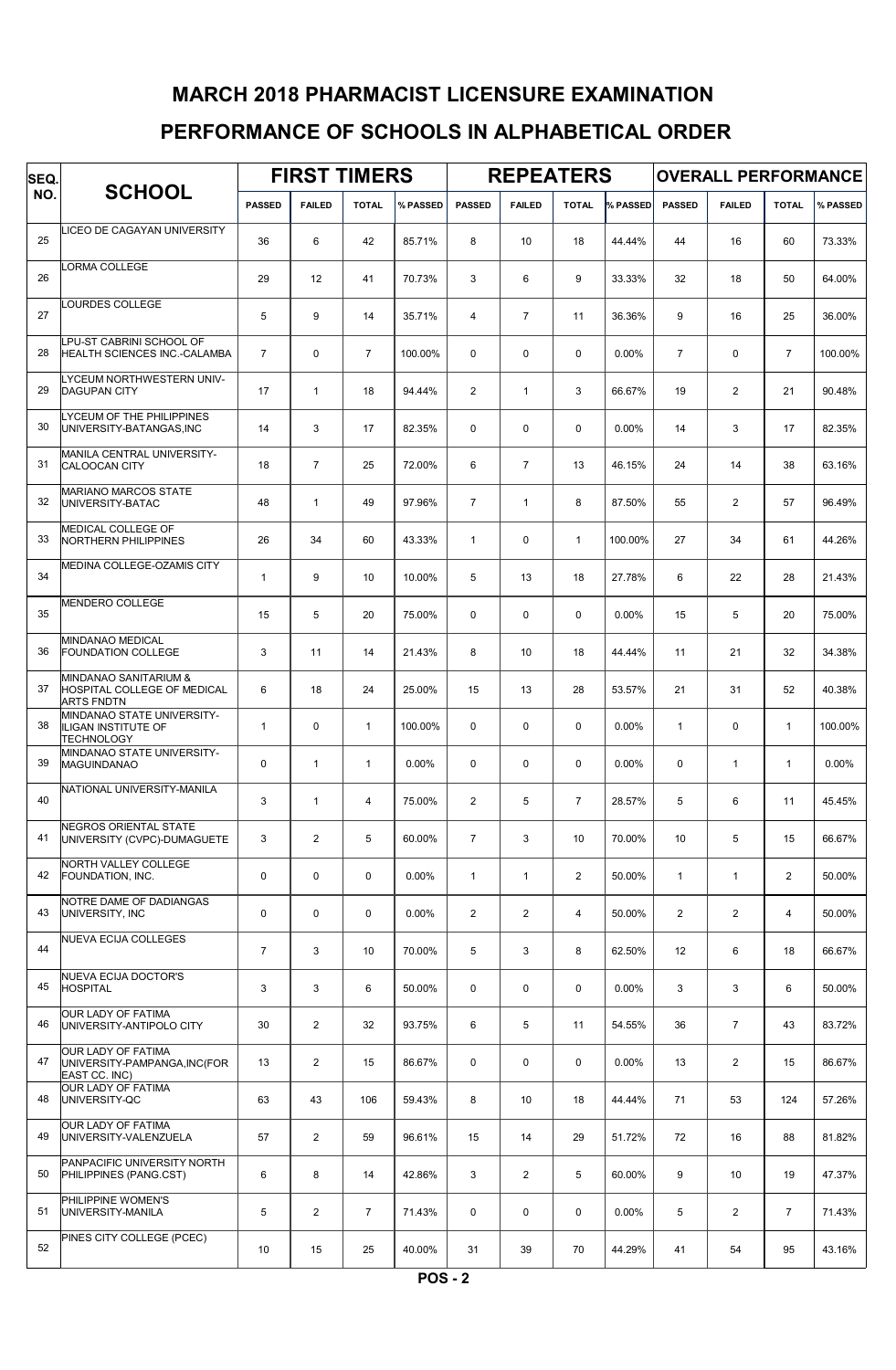# PERFORMANCE OF SCHOOLS IN ALPHABETICAL ORDER MARCH 2018 PHARMACIST LICENSURE EXAMINATION

| SEQ. |                                                               |                | <b>FIRST TIMERS</b> |                |          |                | <b>REPEATERS</b> |                |          | <b>OVERALL PERFORMANCE</b> |                |                |          |  |
|------|---------------------------------------------------------------|----------------|---------------------|----------------|----------|----------------|------------------|----------------|----------|----------------------------|----------------|----------------|----------|--|
| NO.  | <b>SCHOOL</b>                                                 | <b>PASSED</b>  | <b>FAILED</b>       | <b>TOTAL</b>   | % PASSED | <b>PASSED</b>  | <b>FAILED</b>    | <b>TOTAL</b>   | % PASSED | <b>PASSED</b>              | <b>FAILED</b>  | <b>TOTAL</b>   | % PASSED |  |
| 53   | PLT COLLEGE, INC                                              | 0              | 21                  | 21             | 0.00%    | 3              | 5                | 8              | 37.50%   | 3                          | 26             | 29             | 10.34%   |  |
| 54   | RIVERSIDE COLLEGE                                             | 34             | 25                  | 59             | 57.63%   | 5              | $\overline{7}$   | 12             | 41.67%   | 39                         | 32             | 71             | 54.93%   |  |
| 55   | SAINT JUDE COLLEGE-MANILA                                     | 9              | 16                  | 25             | 36.00%   | 8              | 23               | 31             | 25.81%   | 17                         | 39             | 56             | 30.36%   |  |
| 56   | SAINT LOUIS UNIVERSITY                                        | 60             | $\overline{4}$      | 64             | 93.75%   | 3              | $\pmb{0}$        | 3              | 100.00%  | 63                         | $\overline{4}$ | 67             | 94.03%   |  |
| 57   | SAINT MARY'S UNIVERSITY                                       | 0              | $\overline{2}$      | $\overline{2}$ | 0.00%    | 15             | 9                | 24             | 62.50%   | 15                         | 11             | 26             | 57.69%   |  |
| 58   | SAINT PAUL UNIVERSITY-<br><b>TUGUEGARAO</b>                   | $\overline{2}$ | $\mathbf{1}$        | 3              | 66.67%   | $\overline{7}$ | 5                | 12             | 58.33%   | 9                          | 6              | 15             | 60.00%   |  |
| 59   | <b>SAMAR STATE UNIVERSITY</b><br>(SAMAR S.P.C.)               | 0              | $\overline{7}$      | $\overline{7}$ | 0.00%    | $\mathbf 0$    | $\mathbf 0$      | $\mathbf 0$    | 0.00%    | $\mathbf 0$                | $\overline{7}$ | $\overline{7}$ | 0.00%    |  |
| 60   | SAN LORENZO RUIZ COLLEGE OF<br>ORMOC                          | $\overline{2}$ | $\overline{7}$      | 9              | 22.22%   | $\mathbf 0$    | $\mathbf 0$      | $\mathbf 0$    | 0.00%    | $\overline{2}$             | $\overline{7}$ | 9              | 22.22%   |  |
| 61   | SAN PEDRO COLLEGE-DAVAO<br><b>CITY</b>                        | 23             | 9                   | 32             | 71.88%   | 8              | $\mathbf{1}$     | 9              | 88.89%   | 31                         | 10             | 41             | 75.61%   |  |
| 62   | SOUTH SEED LPDH COLLEGE -<br><b>LAS PINAS</b>                 | 11             | $\overline{7}$      | 18             | 61.11%   | $\mathbf{1}$   | $\mathbf{1}$     | $\overline{2}$ | 50.00%   | 12                         | 8              | 20             | 60.00%   |  |
| 63   | SOUTHWESTERN UNIVERSITY                                       | 31             | 6                   | 37             | 83.78%   | 18             | 18               | 36             | 50.00%   | 49                         | 24             | 73             | 67.12%   |  |
| 64   | ST. ALEXIUS COLLEGE<br>(for.DOCTORS CHSF, INC)                | $\mathbf{1}$   | 10                  | 11             | 9.09%    | 3              | 5                | 8              | 37.50%   | $\overline{4}$             | 15             | 19             | 21.05%   |  |
| 65   | ST. DOMINIC COLLEGE OF ASIA<br>(for. ST. DOMINIC C.A.S)       | 8              | 5                   | 13             | 61.54%   | 5              | 0                | 5              | 100.00%  | 13                         | 5              | 18             | 72.22%   |  |
| 66   | ST. SCHOLASTICA'S COLLEGE-<br><b>TACLOBAN</b>                 | 17             | $\mathbf 0$         | 17             | 100.00%  | $\mathbf{1}$   | $\overline{2}$   | 3              | 33.33%   | 18                         | $\overline{2}$ | 20             | 90.00%   |  |
| 67   | TAGUM DOCTORS COLLEGE, INC                                    | 0              | 3                   | 3              | $0.00\%$ | 8              | 5                | 13             | 61.54%   | 8                          | 8              | 16             | 50.00%   |  |
| 68   | <b>TARLAC STATE UNIVERSITY</b><br>(TARLAC COLLEGE OF TECH.)   | $\mathbf{1}$   | 0                   | $\mathbf{1}$   | 100.00%  | $\mathbf 0$    | $\mathbf 0$      | 0              | 0.00%    | $\mathbf{1}$               | $\mathbf 0$    | $\mathbf{1}$   | 100.00%  |  |
| 69   | UNIVERSIDAD DE ZAMBOANGA<br>(for.ZAEC)                        | 28             | 61                  | 89             | 31.46%   | 23             | 45               | 68             | 33.82%   | 51                         | 106            | 157            | 32.48%   |  |
| 70   | UNIVERSITY OF BOHOL                                           | $\overline{4}$ | $\overline{7}$      | 11             | 36.36%   | 10             | $\overline{7}$   | 17             | 58.82%   | 14                         | 14             | 28             | 50.00%   |  |
| 71   | UNIVERSITY OF LA SALETTE-<br><b>SANTIAGO</b>                  | 5              | $\mathbf{1}$        | 6              | 83.33%   | 17             | 12               | 29             | 58.62%   | 22                         | 13             | 35             | 62.86%   |  |
| 72   | UNIVERSITY OF LUZON (LUZON<br>COLL.)                          | 3              | 10                  | 13             | 23.08%   | 8              | 26               | 34             | 23.53%   | 11                         | 36             | 47             | 23.40%   |  |
| 73   | UNIVERSITY OF MAKATI                                          | 4              | $\mathbf 0$         | $\overline{4}$ | 100.00%  | $\mathbf 0$    | 0                | 0              | 0.00%    | 4                          | 0              | 4              | 100.00%  |  |
| 74   | UNIVERSITY OF NEGROS<br>OCCIDENTAL-RECOLETOS                  | $\overline{7}$ | 11                  | 18             | 38.89%   | 11             | 12               | 23             | 47.83%   | 18                         | 23             | 41             | 43.90%   |  |
| 75   | UNIVERSITY OF PERPETUAL HELP<br>RIZAL-CALAMBA CAMPUS          | 5              | 8                   | 13             | 38.46%   | 9              | 6                | 15             | 60.00%   | 14                         | 14             | 28             | 50.00%   |  |
| 76   | UNIVERSITY OF PERPETUAL HELP<br><b>SYSTEM DALTA-LAS PINAS</b> | 17             | $\overline{4}$      | 21             | 80.95%   | 2              | 10               | 12             | 16.67%   | 19                         | 14             | 33             | 57.58%   |  |
| 77   | UNIVERSITY OF PERPETUAL HELP<br>SYSTEM DALTA-MOLINO CAMPUS    | $\overline{2}$ | 10                  | 12             | 16.67%   | 0              | 3                | 3              | 0.00%    | $\overline{2}$             | 13             | 15             | 13.33%   |  |
| 78   | UNIVERSITY OF PERPETUAL HELP<br>SYSTEM-LAGUNA                 | 27             | 16                  | 43             | 62.79%   | 5              | 10               | 15             | 33.33%   | 32                         | 26             | 58             | 55.17%   |  |
| 79   | UNIVERSITY OF PERPETUAL HELP-<br><b>CAUAYAN CITY</b>          | 0              | $\mathbf{1}$        | $\mathbf{1}$   | 0.00%    | $\overline{4}$ | 5                | 9              | 44.44%   | 4                          | 6              | 10             | 40.00%   |  |
| 80   | UNIVERSITY OF SAINT LOUIS-<br><b>TUGUEGARAO</b>               | $\mathbf{1}$   | 0                   | $\mathbf{1}$   | 100.00%  | 6              | $\overline{2}$   | 8              | 75.00%   | $\overline{7}$             | $\overline{2}$ | 9              | 77.78%   |  |